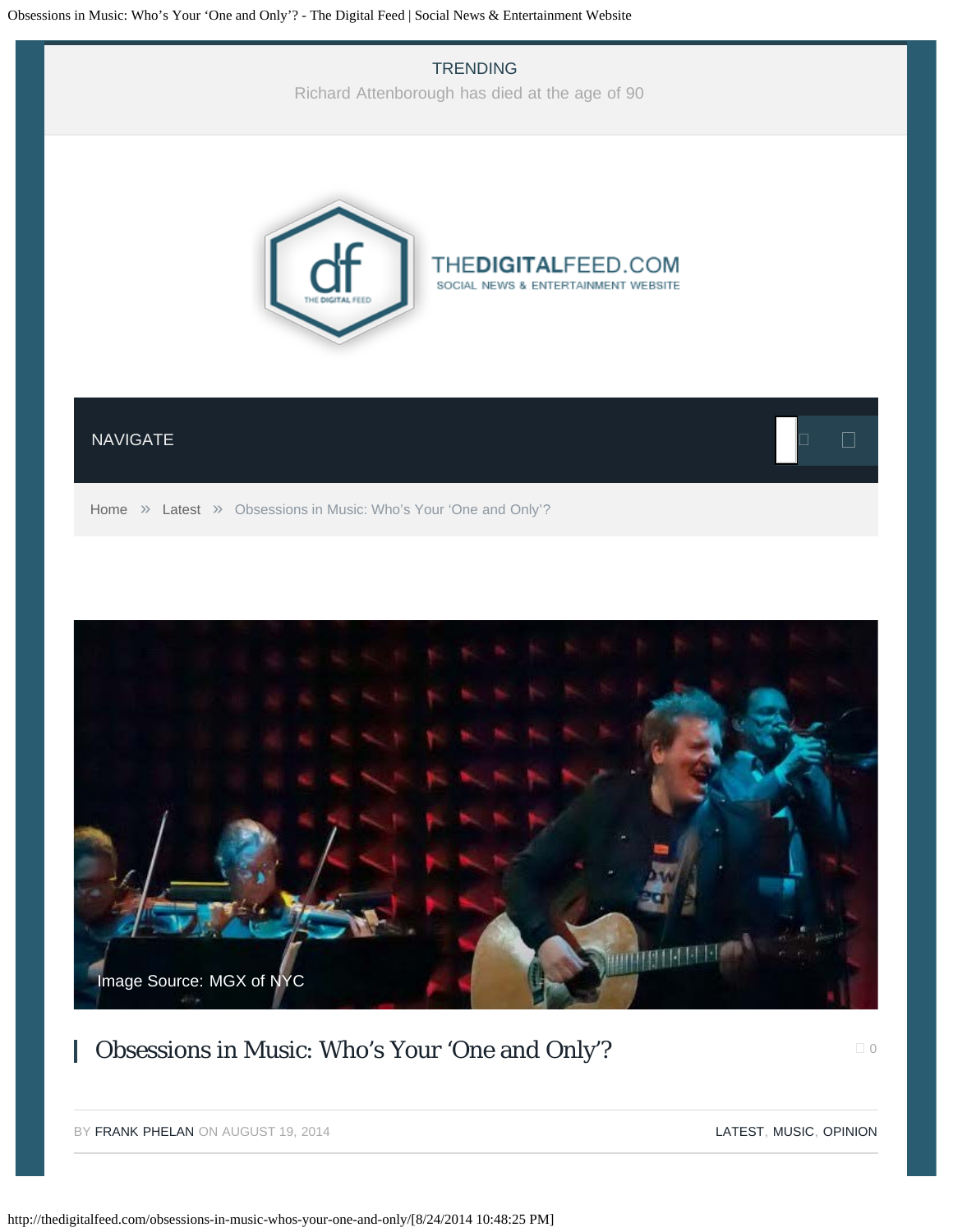If someone asked who your favorite musical artist of all time was, what would you say? You could have hours of fun, or agony, mulling over that one. And your deliberations would no doubt be littered with 'ifs' and 'buts' for this artist or that band. And afterwards everybody could carry on listening to all their favorite music and nobody would get hurt. But let's raise the stakes here a little. Let's pretend you live in some twisted alternate universe where the music gods have decreed that you must select just one band or artist whose music would be the soundtrack for the rest of your life. The choice here is: one, and only one. So who would be *your* 'one and only'?

One of the great pleasures for most music fans is discovering an artist or band that overwhelms you to the point of being oblivious to any other music. I know I've gone through long phases of being completely immersed in the music of the likes of ELO, Van Morrison, Bob Dylan, the Pale, Ernest Ranglin, Dexy's Midnight Runners and a handful of others, who have at different times captivated me to the total exclusion of all others. These periods of time would stretch over a number of years, and in the case of Bob Dylan, more than a decade.

In the throes of my Dylan fetish, such was the impact of his music on my daily existence that I'd often question the need for anyone else to even bother making music. Why would you want to listen to anything else, I would ask myself, on the discovery of a newly unearthed bootleg recording or a gem from Bob's back catalogue.

And that was a feeling I would next have for the music of Van Morrison, whom I discovered during his mid-80's resurgence. His 'No Guru, No Method, No Teacher' album broke the spell of exclusivity woven by Dylan and took me on a spiritual journey deep into Van's muse. Despite his craggy persona, and dour manner, I would defend his right to be a cantankerous old sod on the basis of his musical genius and its uplifting presence in my life. And so, for a time then, Van and Bob stood side-by-side in the spotlight of my affection before Van alone cast a long and foreboding shadow across my musical landscape.

Fate then intervened to bring a new musical light into my life as I walked into a record shop in Tallaght one day in 1996. I was emerging from my Van cocoon (or vancoon, if you prefer) and had decided to delve into the works of South African vocal group Ladysmith Black Mambazo. They had come to world attention through their collaboration on Paul Simon's 1986 Graceland album. As I rummaged through the world music section I was forced to raise my head and instinctively seek out the shop sound system; as if looking at the speaker would help me understand the sound that was now enticing an army of flesh bumps to parade-march up and down my arms and across the back of my neck.

It was a peculiar mix of fluid blues/jazz guitar driven by a taut drum beat and irresistibly flirtatious piano resting on the funkiest ska-like bass line. I had never heard anything quite like it in my relatively young and sheltered musical life. Thus my love affair with relatively unknown Jamaican ska and jazz legend, Ernest Ranglin, began with his 'Below the Bassline' album purchased alongside a Ladysmith Black Mambazo collection.

For the next 3 years Ranglin's music would be an all-consuming passion as I pursued his back catalogue with as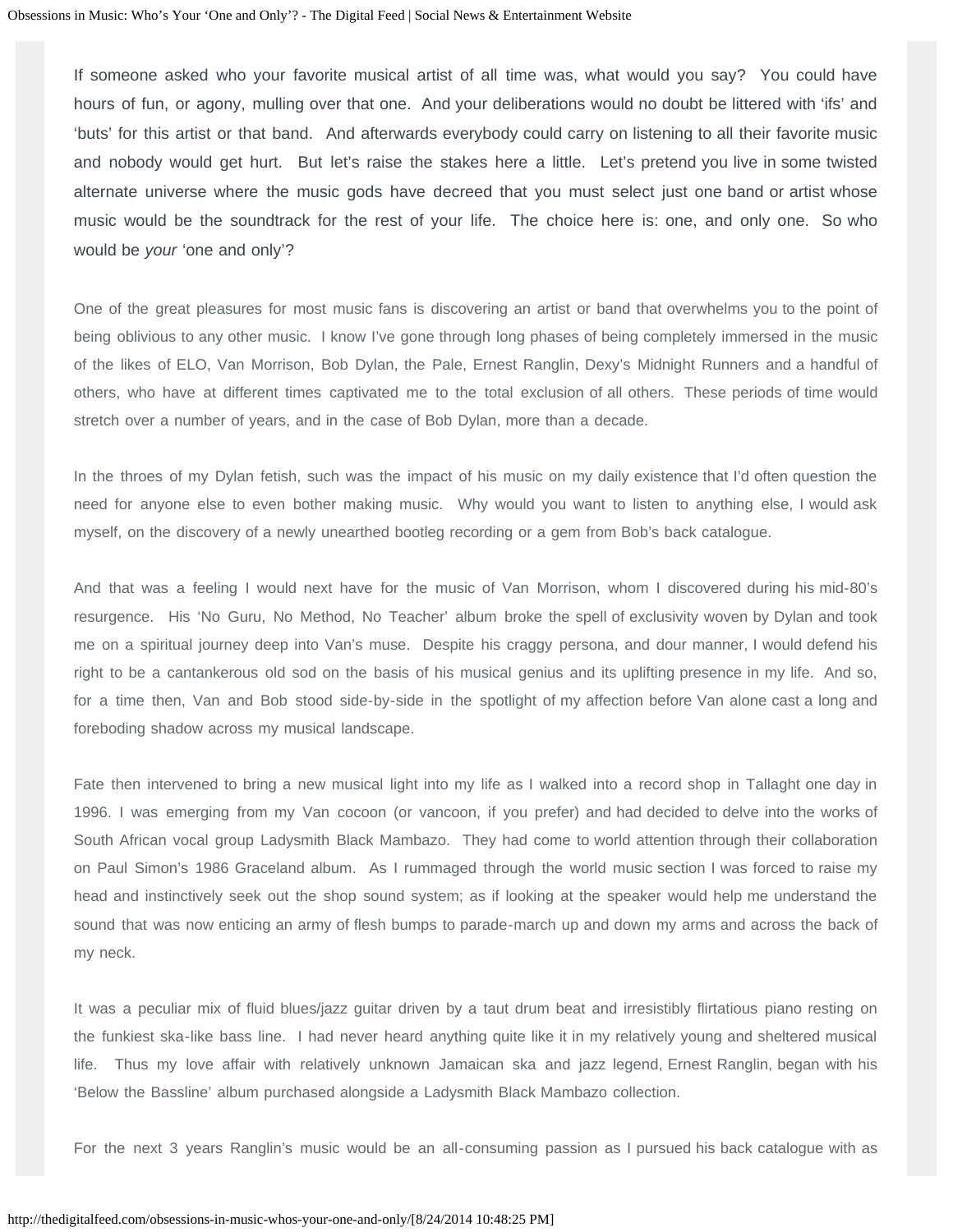much gusto as the limited means of a mature student would allow.

And then one day I was struck by a chastening thought: what am I missing here? I adored this man's music and was immersed in its beauty, and extracted on a daily basis as much pleasure and soul-enhancing joy as I had from listening to Bob, or Van.

But.

It was *all* I listened to.

So what, indeed, *was* I missing here?

The answer to this question presented itself almost upon the asking, because it was so obvious. Even so, it was scary to think that had I not, on the prompting of a school mate, listened to Bob Dylan's 'Desire' in the late 70's, I might never have broken the stranglehold of my first real, serious, more-than-just-a-crush-type love, that I had had for ELO. No Bob? No Van? No Dexy's, The Pale, Leonard Cohen, Bob Marley? What a frightening thought! Was I becoming that person I once saw in an Elvis documentary whose house was filled with Elvis records and paraphernalia, and who listened to no other music but that of the King's? This man who further claimed that Presley's music was the only music that mattered? Was I now that man? Is this who I had become?

A period of deep soul searching ensued. Was my monogamous relationship with the music of Ernest Ranglin coming to a natural end? Would my new-found need for musical exploration and fulfilment elsewhere now take precedence over my dedication to this man's wonderful music. Was I facing that awful break-up moment? The conversation in my head went: 'It's me, Ernest. Not you. You're not the one to blame. I still love you – I always will. No, there isn't anybody else. I just need to experience new things. And yes, I will always be there for you whenever you need an ear'. In the end I settled on an open relationship. I would still return to Ernest's music while scanning the horizon for potential musical pleasures elsewhere. An easy promise to keep – even to this day.

As it turned out, I didn't have to wait too long, or look too hard before the hand of fate once more nudged me towards a new music adventure. While absent-mindedly channel flicking one evening in 1998 or '99 I was arrested by the sight of a singer clambering all over the audience of the Late Late Show with a possessed look in his eyes. To be honest, it wasn't the music that brought my channel surfing to an abrupt stop – more the very real prospect of an elderly member of the audience having a cardiac arrest live on TV. Now that would really put the 'late' into ' the Late Late Show'.

To refrains of 'Musha, God help her', the song ran the gamut of the salacious commentary and gossip witnessed in every small parish in Ireland. Sung in a hybrid Irish/New York accent, tinged ever so slightly with something English in there, this was a very interesting spectacle altogether. I was intrigued. Here was an Irish artist unashamedly using a turn of phrase straight from the Foster & Allen book of hackneyed Irish phrases, placing it in a celtic rock setting, and making it sound so bloody cool! *Ah, sure Musha, God help her. She's in an awful state. She's got that*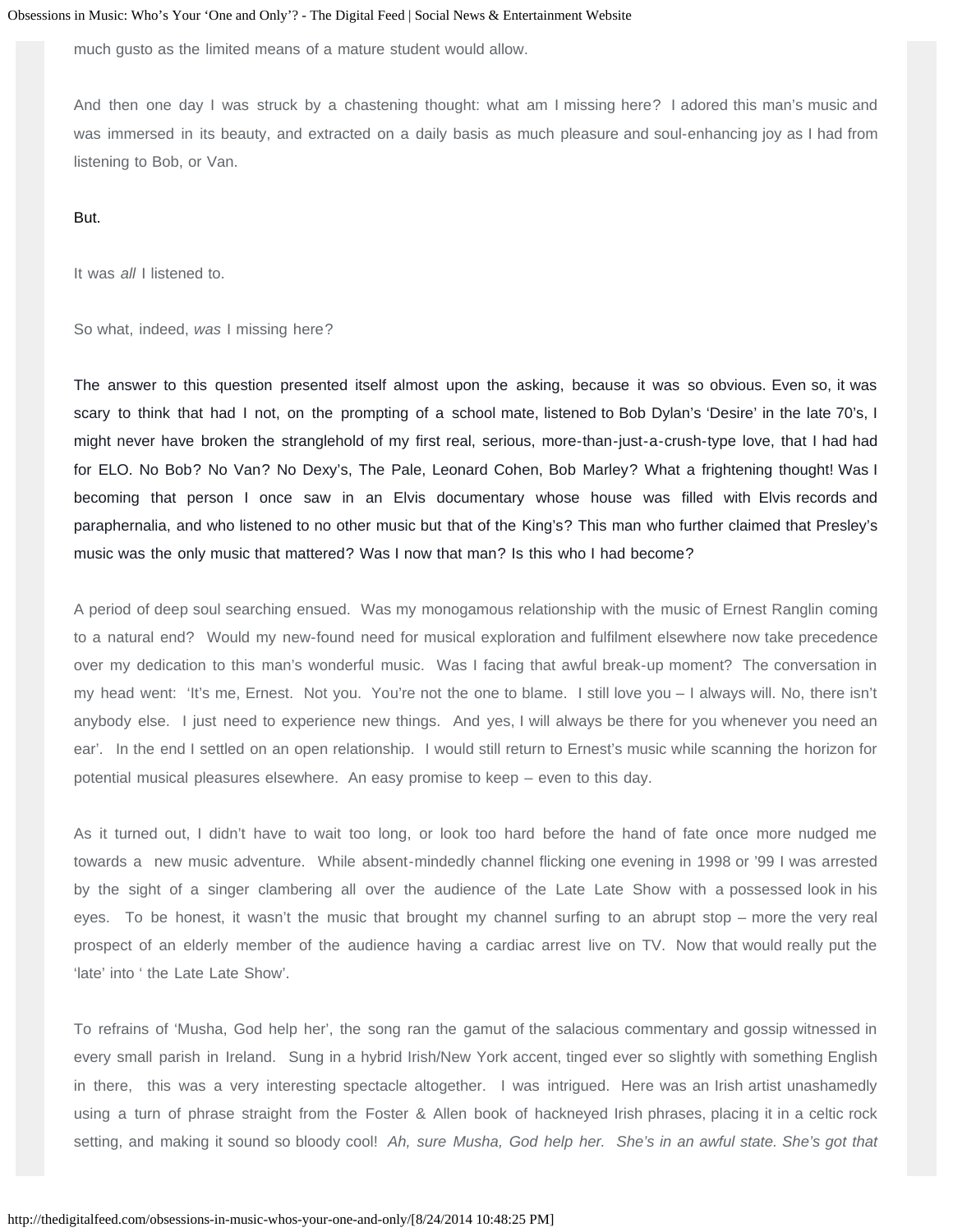*husband fella run away. A teenage daughter in the family way. And she don't pay her bills to nobody…* After a very protracted incubation period, the music of Wexford man Pierce Turner would eventually reveal its beauty, its chaos, its calm, its quirkiness. So much so that history would repeat itself as *his* songs then became the only songs that mattered.

Late into my love affair with the music of Pierce Turner I continually reminded myself that I should allow other music into my life and that the pain of separation I had felt during the Ernest Ranglin break-up had been forgotten once I had unlocked the code into Pierce's music. In doing this I kept myself open to some wonderful new musical experiences while remaining beguiled by Turner's growing catalogue.

Damien Dempsey was the first to threaten Pierce's place in my heart, and I still love what he does. Other discoveries such as Fred, Jinx Lennon, Rory Faithfield, Gavin Mee, Kevin Nolan, Ana Egge, Southern Tenant Folk Union, Valerie June and so many more have all made a mark on me that won't wash away. The obscure nature of most of these artists is testament to my new commitment not to commit blindly one hundred per cent to any single artist or band. To paraphrase Leonard Cohen: to leave a crack for other lights to get in.

So where does that leave me in answering the question of who my favourite artist of all time is? Or to put it another way: who is my desert island artist? Who's music could I not live without?

In making my choice, I have no hesitation. No doubts whatsoever. I do, however, harbour guilt for having to exclude those whose art has nourished me, soul and body, for almost 40 years. I briefly mentioned Leonard Cohen. Of course it was he who brought a suave sophistication of cool to the party, and an intellect and wit to poetry and music matched only, perhaps, by Dylan's. The Pale also jump out at me from the mists of guilt. A band once tipped to eat at the big turntable and who continue to make remarkably inventive music; they are to me like one of my children. Really. And Dexy's Midnight Runners. Northern Soul with a Celtic heart, as Morrissey might put it. It still beats to this day.

However, in determining one, single, stand alone artist as my favourite of all time, I asked myself two questions. Firstly, who's music has impacted upon me physically, mentally and emotionally more than any other? (All have strong cases, some stronger.) And, ultimately: were every single one of my favourite artists to play live on the same night in different venues at exactly the same time, who would I absolutely not be able to miss? In answering both of these questions one candidate met all the criteria: Pierce Turner.

Granted, he may not have the historical significance of Bob Dylan (few do!) or the public profile of someone like Van Morisson. But this is a personal choice based on what the actual music means to me: the sometimes off-kilter melodies; the quirky lyrics; the voice that makes a sound that no other entity, living or inanimate can make; and the maniacal, stunningly beautiful and often hilarious live performances that leave you a physical wreck wanting for more. No artist has ever done *all* of that for me, other than Pierce Turner. And it's been that way for a long, long time now. That said, everything has a shelf life, and who knows what musical gifts may present themselves to turn my head in the years ahead. So, please feel free to ask me again in ten years' time.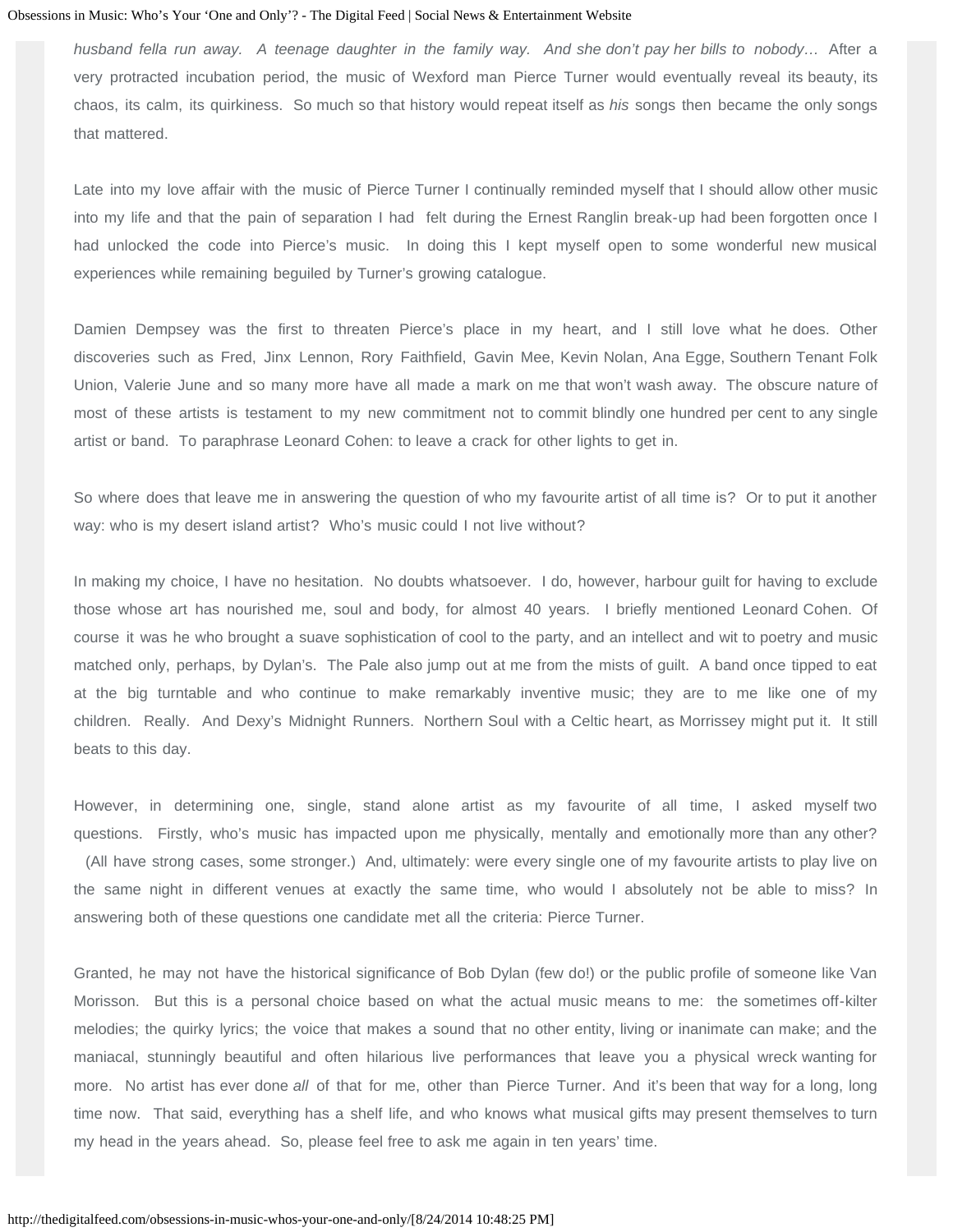Whatever the case, Pierce Turner will always be a huge part of my appreciation of music, just as Dylan and Morrison and all the other artists mentioned here have been. And as music heroes go, Pierce Turner, ridiculously obscure for one of such talent, is for me noteworthy even in the company of the likes of Van or Bob.

Have your say at thedigitalfeed.com. Make the case for your favourite artist of all time in the comment box below. Share with your friends and let them have their say too. Remember – one, and only one – for your 'One and Only'.





[Richard Attenborough has died at the age of 90](http://thedigitalfeed.com/richard-attenborough-has-died-at-the-age-of-90/)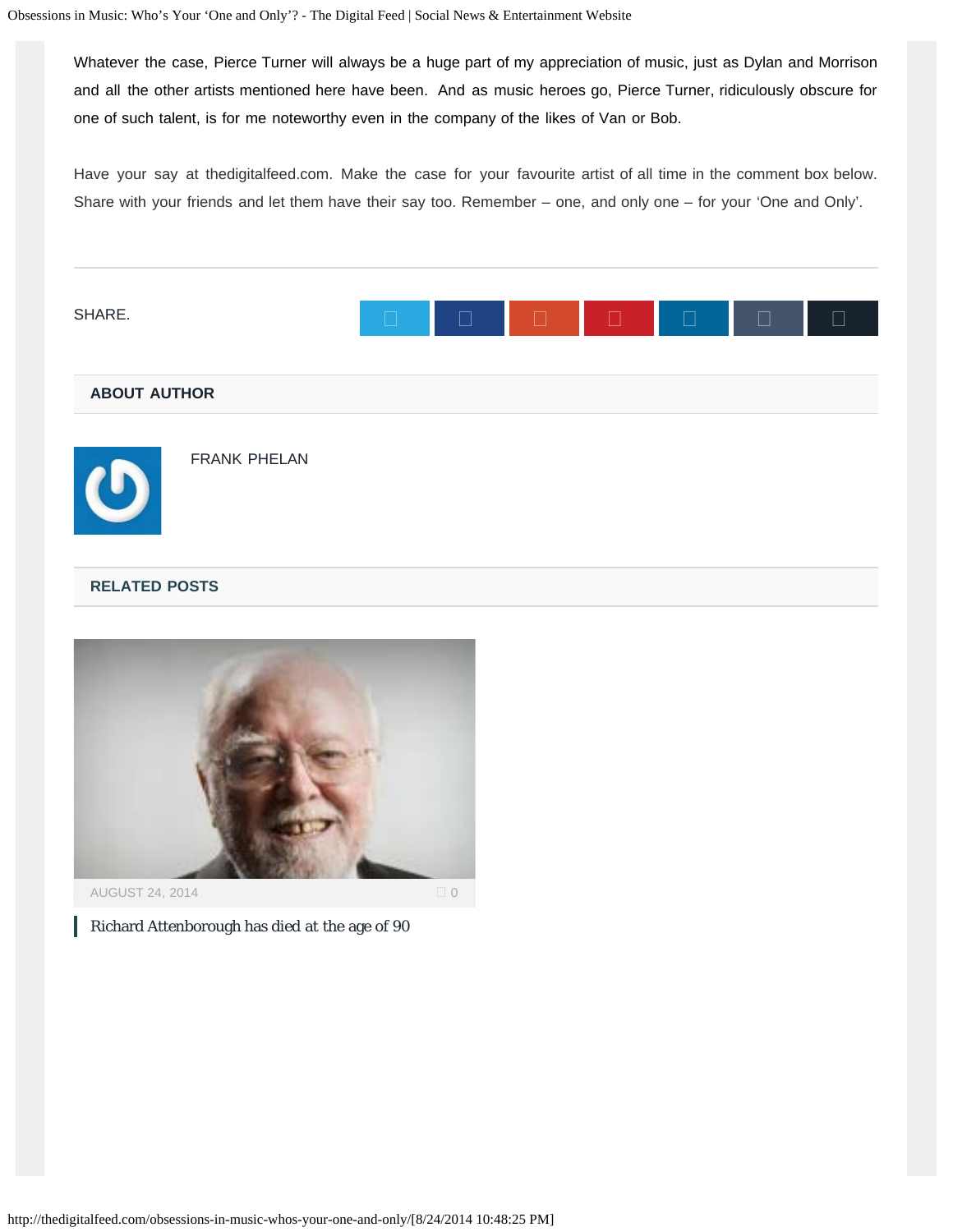

[AUGUST 24, 2014](http://thedigitalfeed.com/f1-ricciardo-takes-third-win/) 0

[F1 Ricciardo Takes His Third Win](http://thedigitalfeed.com/f1-ricciardo-takes-third-win/)



[What exactly is a Demonologist and what can he do?](http://thedigitalfeed.com/exactly-demonologist-can/)

# [RECENT](#page-0-0) [POPULAR](#page-0-0) [REVIEW](#page-0-0)



AUGUST 24, 2014  $\Box$  [0](http://thedigitalfeed.com/richard-attenborough-has-died-at-the-age-of-90/#comments)

[Richard Attenborough has died at the age of 90](http://thedigitalfeed.com/richard-attenborough-has-died-at-the-age-of-90/)



AUGUST 24, 2014  $\Box$  [0](http://thedigitalfeed.com/f1-ricciardo-takes-third-win/#comments)

[F1 Ricciardo Takes His Third Win](http://thedigitalfeed.com/f1-ricciardo-takes-third-win/)

AUGUST 24, 2014  $\Box$  [0](http://thedigitalfeed.com/exactly-demonologist-can/#comments)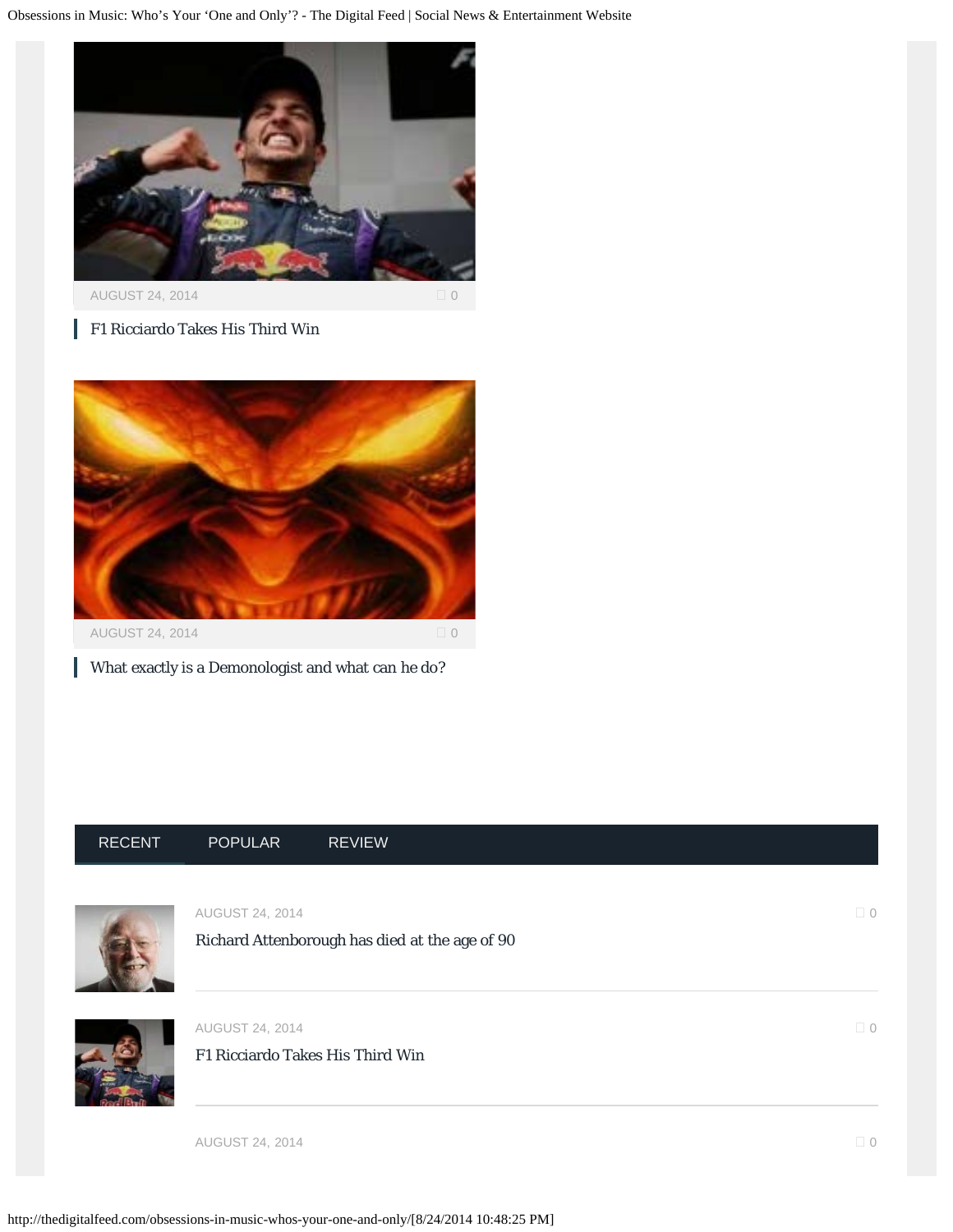

[What exactly is a Demonologist and what can he do?](http://thedigitalfeed.com/exactly-demonologist-can/)

#### EDITOR'S PICK



AUGUST 16, 2014  $\Box$  [4](http://thedigitalfeed.com/how-to-become-a-paranormal-investigator/#comments) [How to become a Paranormal Investigator.](http://thedigitalfeed.com/how-to-become-a-paranormal-investigator/)

AUGUST 19, [2](http://thedigitalfeed.com/east-coast-paranormal-investigations-and-the-orb-debate/#comments)014  $\Box$  2

[EAST COAST PARANORMAL INVESTIGATIONS AND THE ORB DEBATE.](http://thedigitalfeed.com/east-coast-paranormal-investigations-and-the-orb-debate/)



AUGUST [1](http://thedigitalfeed.com/deliver-us-from-evil-review/#comments)9, 2014  $\Box$  1

[Deliver Us From Evil – Review](http://thedigitalfeed.com/deliver-us-from-evil-review/)

### OUR TWITTER FEED

[Tweets by @thedigitalfeed1](https://twitter.com/thedigitalfeed1)

**ABOUT THE DIGITAL FEED**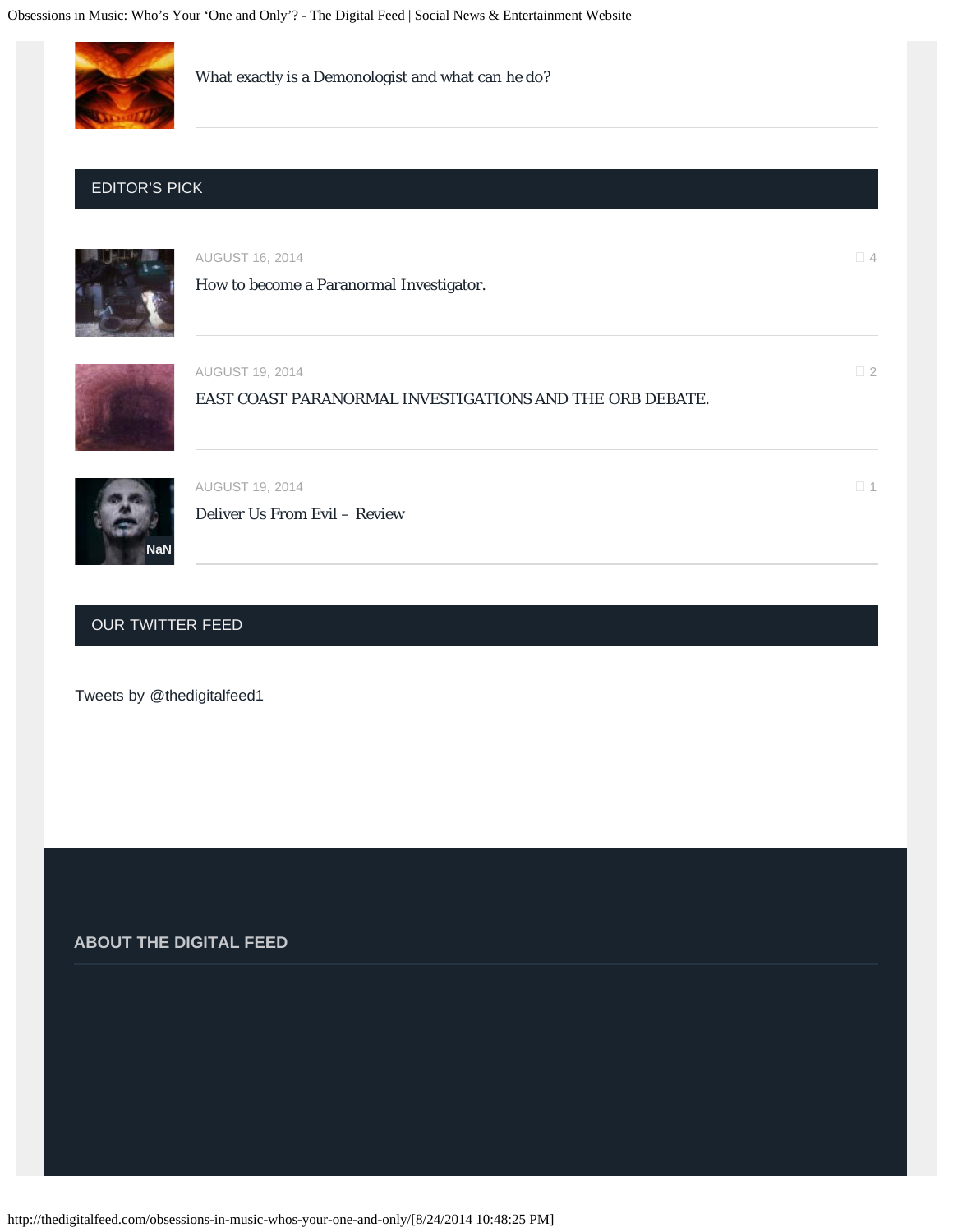

The Digital Feed is a Social News & Entertainment website dedicated to bringing you the best news from around the world.

# **POPULAR ARTICLES ON THE DIGITAL FEED**



[How to become a Paranormal Investigator.](http://thedigitalfeed.com/how-to-become-a-paranormal-investigator/)



AUGUST 19, [2](http://thedigitalfeed.com/east-coast-paranormal-investigations-and-the-orb-debate/#comments)014  $\square$ [EAST COAST PARANORMAL INVESTIGATIONS AND THE ORB DEBATE.](http://thedigitalfeed.com/east-coast-paranormal-investigations-and-the-orb-debate/)

AUGUST 16, 2014  $\Box$  [4](http://thedigitalfeed.com/how-to-become-a-paranormal-investigator/#comments)



AUGUST [1](http://thedigitalfeed.com/deliver-us-from-evil-review/#comments)9, 2014  $\Box$  1 [Deliver Us From Evil – Review](http://thedigitalfeed.com/deliver-us-from-evil-review/)

# **LATEST VIDEOS**



AUGUST 15, 2014  $\hfill$ [Larry Skynt's Sonic Sessions – Blue Sun](http://thedigitalfeed.com/larry-skynts-sonic-sessions-blue-sun/)



AUGUST 15, 2014  $\hfill$ [Larry Skynt's Sonic Sessions – Written In Sound](http://thedigitalfeed.com/larry-skynts-sonic-sessions-written-in-sound/)



AUGUST 8, 2014  $\Box$  [0](http://thedigitalfeed.com/larry-skynts-sonic-sessions-stillroom/#comments) [Larry Skynt's Sonic Sessions – Stillroom](http://thedigitalfeed.com/larry-skynts-sonic-sessions-stillroom/)